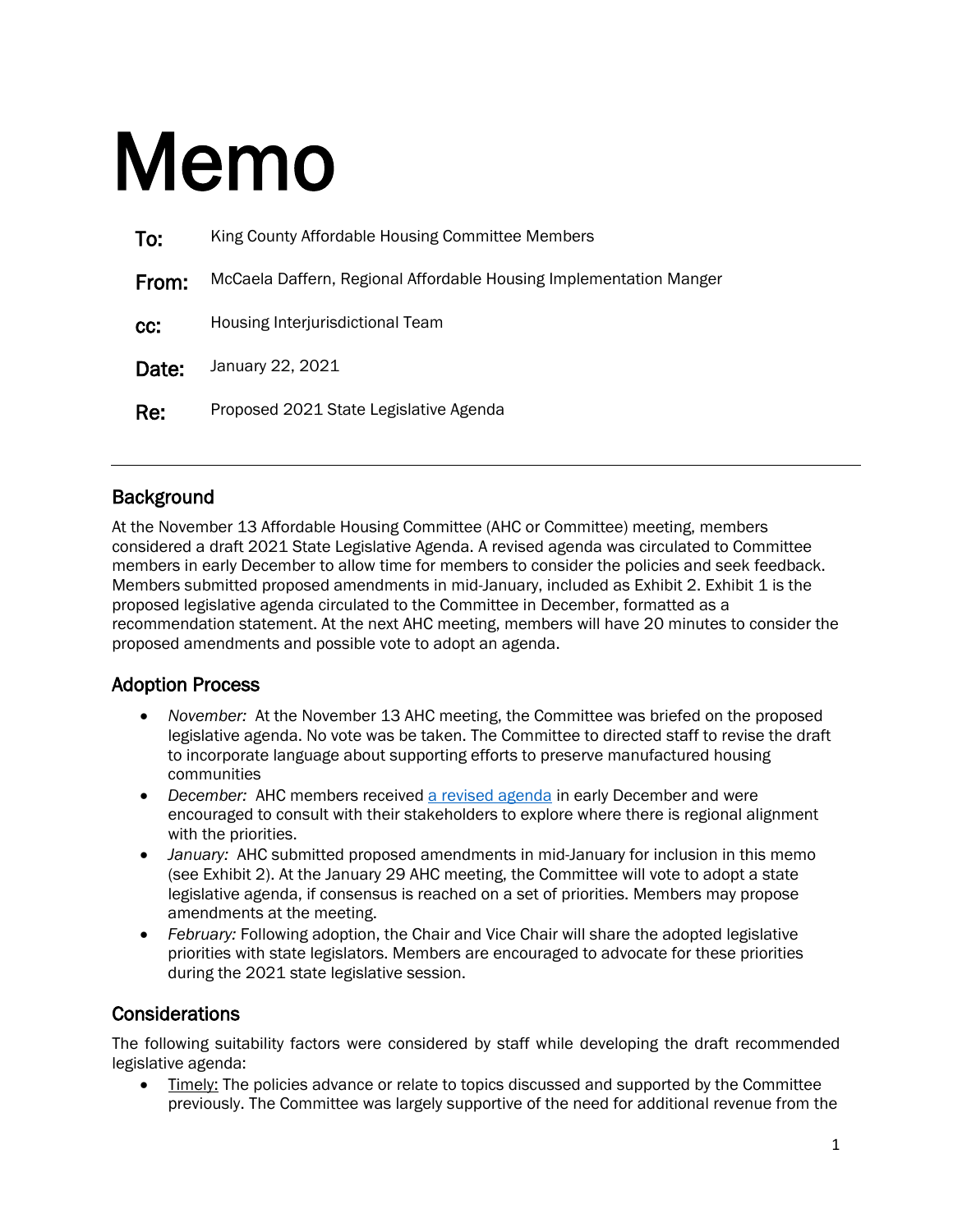state for affordable housing and COVID-related tenant protections in 2021.

- Alignment: The policies advance goals, strategies and actions recommended by the Regional Affordable Housing Task Force or the Affordable Housing Committee. Items 1, 3, and 4 support Goal 2 of the Task Force: "Increase construction and preservation of affordable homes for households earning less than 50% area median income." Item 2 supports Goal 4 of the Task Force: "Preserve access to affordable homes for renters by supporting tenant protections to increase housing stability and reduce risk of homelessness."
- Cross-sector support: Each policy recommendation is supported by one more local jurisdictions or non-public entity in King County.

#### **Exhibits**

Exhibit 1: Proposed 2021 State Legislative Agenda Statement Exhibit 2: 2021 State Legislative Amendment Tracker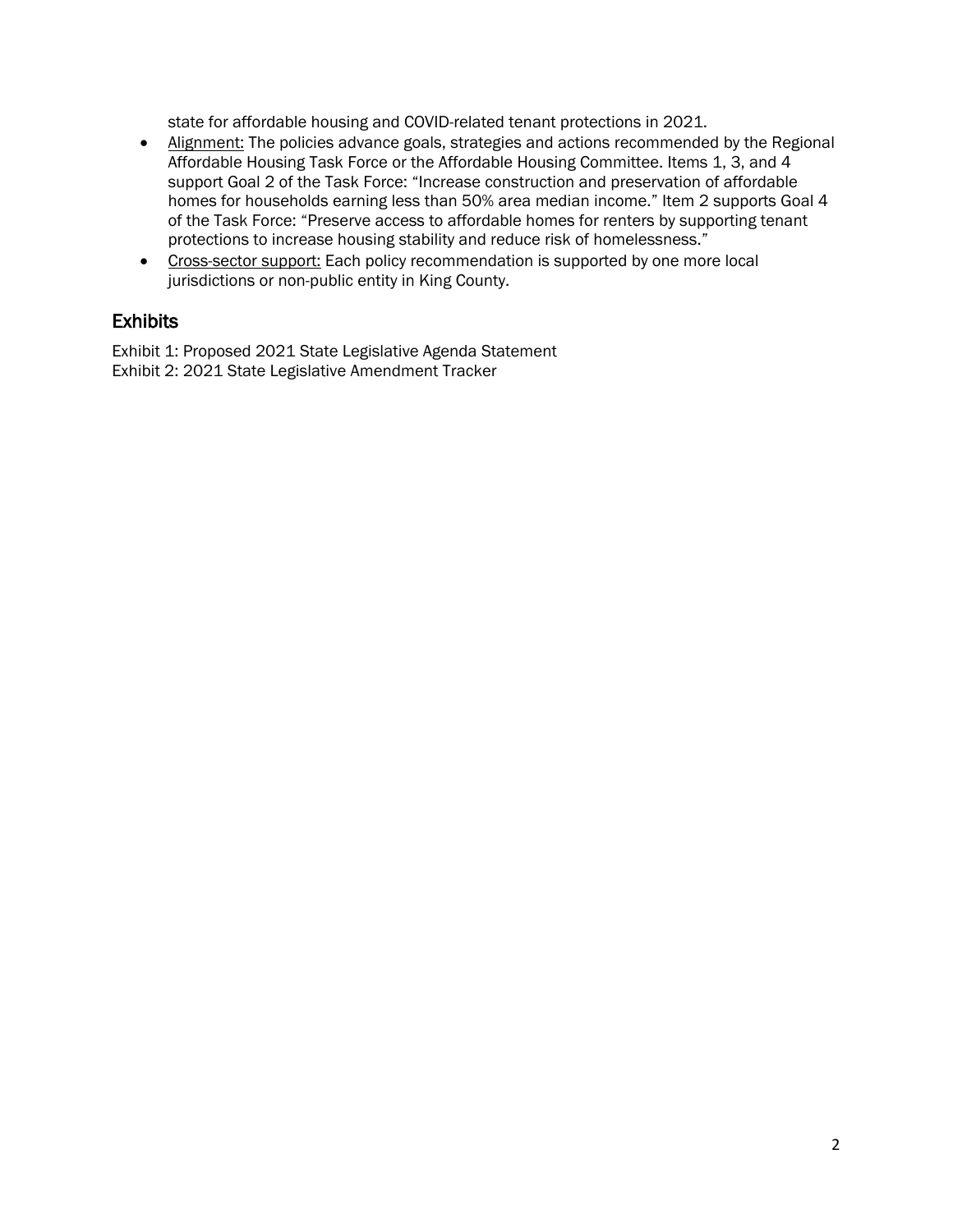#### Exhibit 1: Proposed 2021 State Legislative Agenda Statement

#### King County Affordable Housing Committee's

## 2021 State Legislative Priorities

The King County Affordable Housing Committee of the Growth Management Planning Council is charged with recommending actions and assessing regional progress to advance affordable housing solutions recommended by Regional Affordable Housing Task Force in December 2018. The Task Force estimated that by 2040 King County will need to add a total of 244,000 affordable units to ensure that no low-income household pays more than 30 percent of its income on housing. That means King County needs, on average, 8,800 new and preserved affordable units every year for the next twenty years. The Affordable Housing Committee recognizes that this need has only increased potentially astronomically—because of the COVID-19 induced housing instability. The committee of 19 elected, nonprofit, and business leaders adopted this state legislative agenda, which calls for more resources to meet the need, greater flexibility with current revenue sources, and new legislation to build more units of affordable housing and ensure that people remain stably housed.

#### 2021 Legislative Priorities

#### 1. INCREASE DOCUMENT RECORDING FEE TO MEET DEMAND

Increase the document recording fee in an amount necessary to address the unmet demand for Operating, Rental Assistance and Services funds for affordable housing and personal protective equipment (PPE) or retrofitting of congregate shelters to prevent COVID outbreaks.

Operating funding needs for over 3,000 current permanent supportive housing units in King County, supported primarily by document recording fee revenue, are expected to outpace revenue over the next five years. A document recording fee increase (or other dedicated revenue source), with an automatic increase for inflation, would address this imminent gap and preserve access to housing for individuals experiencing chronic homelessness.

#### 2. INVEST \$250 MILLION IN THE HOUSING TRUST FUND (HTF)

The HTF is the state's primary source of financial equity for developing affordable housing across Washington State. It is a critical source of leverage for housing programs in King County. When the HTF is increased, the region gains additional permanent supportive homeless housing and other affordable homes.

#### 3. SUPPORT HOUSING STABILITY, THROUGH TENANT PROTECTIONS AND COVID-19 RECOVERY **EFFORTS**

Pass statewide protections against discriminatory and arbitrary evictions, increase resources for rental assistance and foreclosure prevention, and prevent evictions based on nonpayment of rents due to the COVID economic recession.

• Currently, only Seattle, Auburn, Burien, and Federal Way have just cause policies in place that prohibit landlords from evicting tenants for "no cause." Landlords in the rest of Washington State can terminate a renter's tenancy for "no cause" as long as they follow the terms of the lease and provide 20 days' notice. This creates uncertainty for renters, who are at risk of homelessness when they are unable to find a suitable, affordable home they can afford within 20 days. Just Cause eviction protections would require that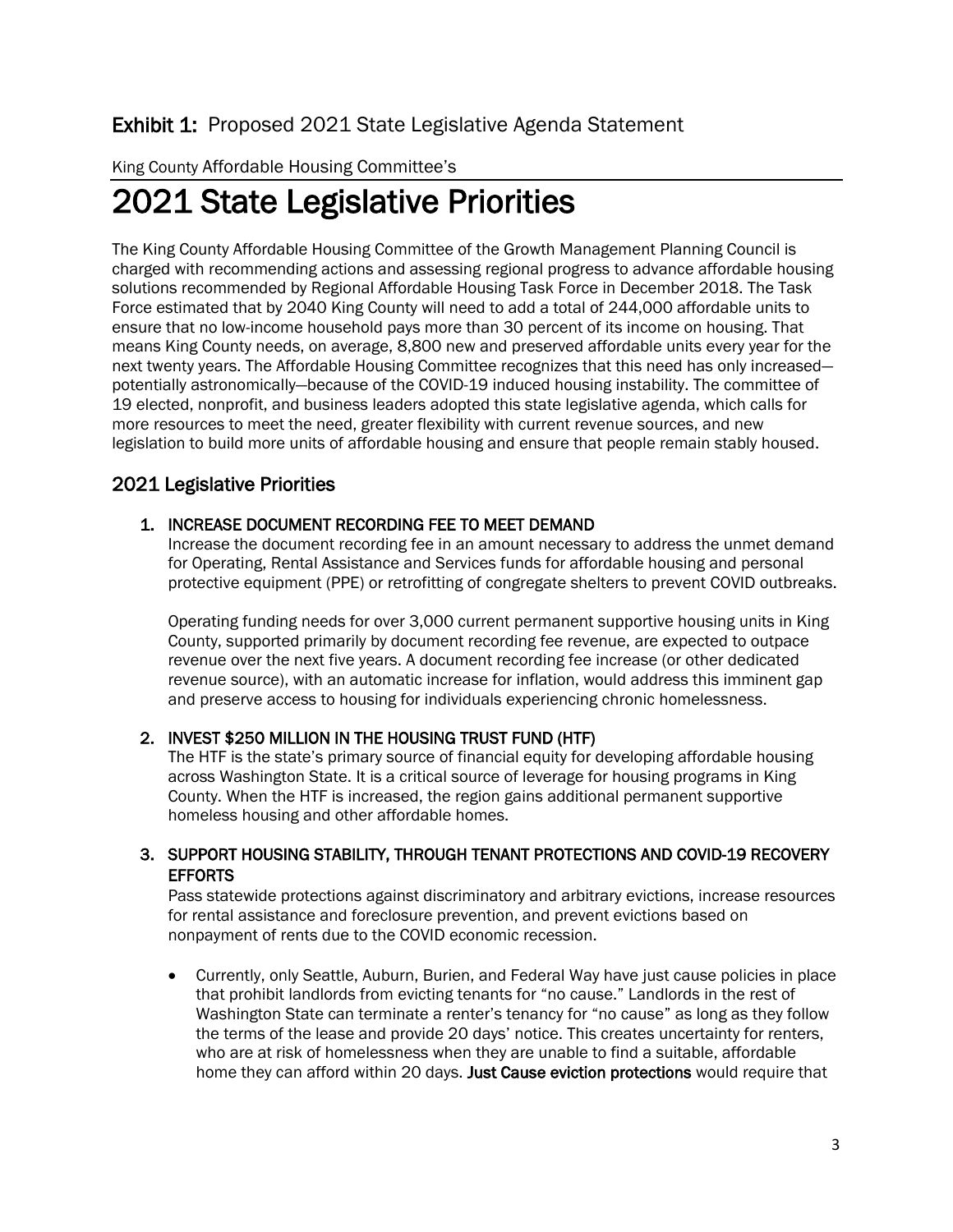landlords show cause (from an enumerated list) in order to terminate tenancy before the end of a lease.

- Respond to increased housing instability caused by the COVID-19 pandemic through resources for rental assistance and foreclosure prevention. Increase funding for foreclosure counselors and extend the Foreclosure Fairness Act to small landlords.
- Manufactured housing communities provide a unique type of affordable housing that is challenging to replace when lost. Support efforts to preserve manufactured housing communities. When preservation is not feasible, support manufactured homeowners and tenants through updated manufactured home (mobile home) relocation reimbursements and notice requirements. Make it easier for manufactured home park tenants to maintain housing stability by increasing both the amount of relocation assistance and tenant notice protections, particularly for park closures, to better reflect market realities.
- Pass the **Housing Justice Act** to ban discrimination against renters based on a prior criminal record (SB 6490/HB 2878 from 2020).

#### 4. MAKE EXISTING REVENUE SOURCES MORE RESPONSIVE TO LOCAL NEEDS

The King County Affordable Housing Committee estimates it will cost approximately \$20 billion to construct or preserve, operate, and service 44,000 homes affordable at 0-50% Area Median Income (AMI) between 2019 and 2024 in order to make significant progress toward the region's goal to ensure that no household pays more than 30% of its income on housing by 2044.

Greater flexibility is needed in two current revenue options to ensure the King County region has a diverse stock of affordable homes and serves people experiencing homelessness and at-risk of homelessness:

- Allow the councilmanic 0.1% sales tax option (RCW 82.14.530) to be used for property acquisition (not just construction) to support a speedy response to chronic homelessness and affordable housing needs.
- Update the allowable populations for lodging taxes and affordable housing/ behavioral health sales taxes to more effectively meet local housing needs:
	- **Remove the 30% AMI floor on housing related lodging tax revenue** expenditures;
	- **Permit lodging tax funds to support capital for youth service space;**
	- Clarify that affordable housing sales tax funding can support housing for homeless single adults; and
	- Allow affordable housing sales tax funding to support existing units of affordable housing, not just new ones.

#### 5. MAINTAIN FUNDING FOR ABD/HEN PARTICIPANTS

The Housing & Essential Needs (HEN) and Aged, Blind, and Disabled (ABD) programs help provide housing stability for people with disabilities and those experiencing homelessness. A much-needed increase to HEN occurred in 2020. For 2021-22, the Commerce Department proposed cutting back HEN funding to 2017-19 levels. This proposal would reduce funding in King County by an estimated \$8 million and eliminate services for approximately 640 residents. Washington State must maintain these critical supports at 2020 levels.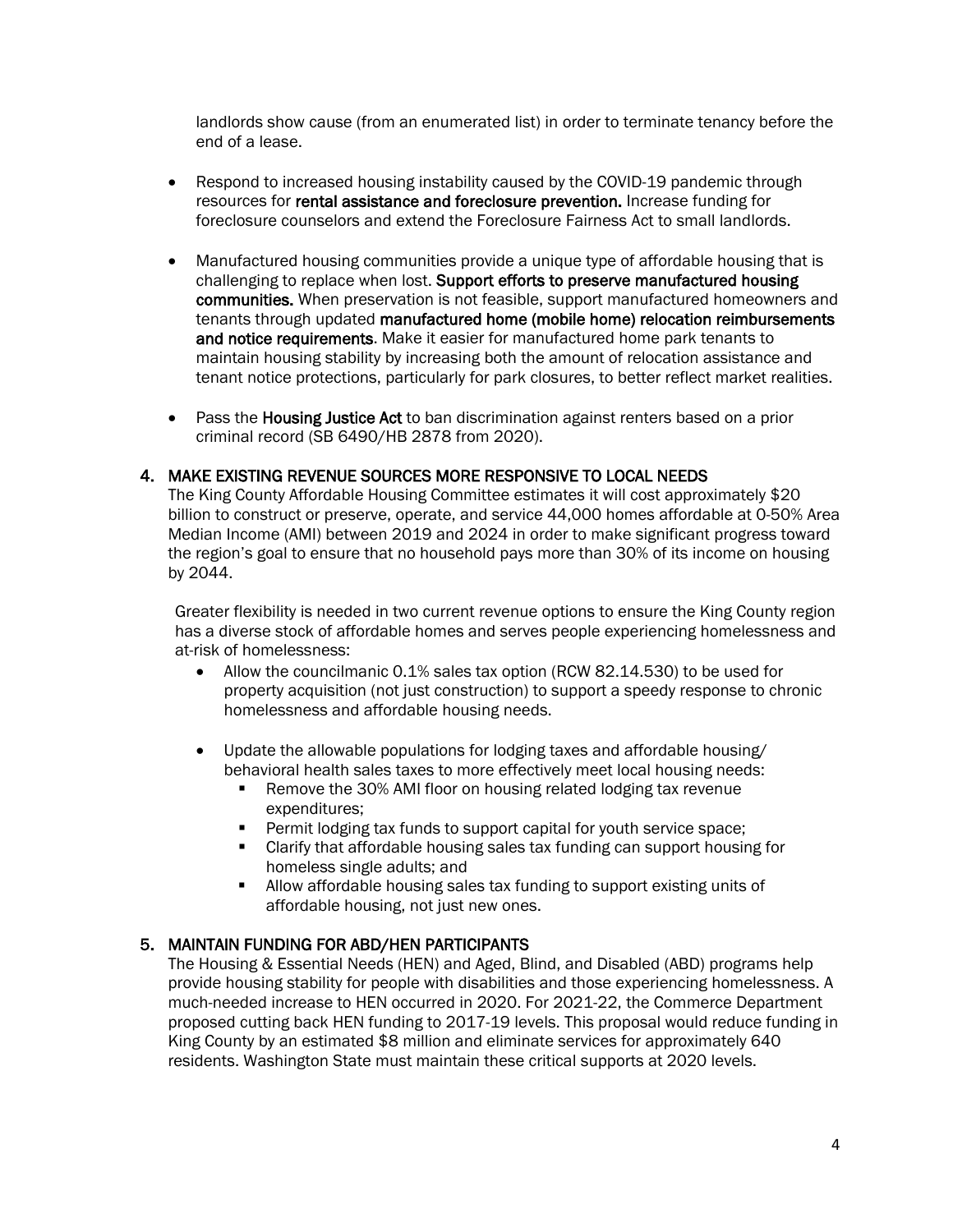### Exhibit 2: 2021 State Legislative Amendment Tracker

| Amendment#     | <b>Sponsor</b>                             | Change                                                                                                                                                                                                                                                                                                                                                                                                                                                                                                                                                                                                                                                                                                                                                                                                                                                                                                                                                                                                                                                                                                                                                                                                                                                                                                                                                                                                                            | <b>Notes</b>                                                                      |
|----------------|--------------------------------------------|-----------------------------------------------------------------------------------------------------------------------------------------------------------------------------------------------------------------------------------------------------------------------------------------------------------------------------------------------------------------------------------------------------------------------------------------------------------------------------------------------------------------------------------------------------------------------------------------------------------------------------------------------------------------------------------------------------------------------------------------------------------------------------------------------------------------------------------------------------------------------------------------------------------------------------------------------------------------------------------------------------------------------------------------------------------------------------------------------------------------------------------------------------------------------------------------------------------------------------------------------------------------------------------------------------------------------------------------------------------------------------------------------------------------------------------|-----------------------------------------------------------------------------------|
| $\mathbf 1$    | <b>King County</b><br>Housing<br>Authority | Add the underlined text to the Housing Trust Fund priority:<br>"INVEST \$250 MILLION IN THE HOUSING TRUST FUND (HTF)<br>The HTF is the state's primary source of financial equity for developing and<br>preserving affordable housing across Washington State. It is a critical source<br>of leverage for housing programs in King County. When the HTF is increased,<br>the region gains additional permanent supportive homeless housing and<br>other affordable homes. The \$250 million request includes \$10 million<br>explicitly for preservation of existing affordable housing at risk of expiring<br>and converting to market rate housing (such as USDA or Project-Based<br>Rental Assistance-financed properties)."                                                                                                                                                                                                                                                                                                                                                                                                                                                                                                                                                                                                                                                                                                   | To be consistent with the<br>Washington Low Income Housing<br>Alliance's request. |
| $\overline{2}$ | <b>King County</b><br>Housing<br>Authority | Add the underlined text to the second bullet point under Support Housing<br>Stability:<br>"SUPPORT HOUSING STABILITY, THROUGH TENANT PROTECTIONS AND<br><b>COVID-19 RECOVERY EFFORTS</b><br>Pass statewide protections against discriminatory and arbitrary evictions,<br>increase resources for rental assistance and foreclosure prevention, and<br>prevent evictions based on nonpayment of rents due to the COVID economic<br>recession.<br>Currently, only Seattle, Auburn, Burien, and Federal Way have just cause<br>policies in place that prohibit landlords from evicting tenants for "no<br>cause." Landlords in the rest of Washington State can terminate a<br>renter's tenancy for "no cause" as long as they follow the terms of the<br>lease and provide 20 days' notice. This creates uncertainty for renters,<br>who are at risk of homelessness when they are unable to find a suitable,<br>affordable home they can afford within 20 days. Just Cause eviction<br>protections would require that landlords show cause (from an<br>enumerated list) in order to terminate tenancy before the end of a lease.<br>Respond to increased housing instability caused by the COVID-19<br>$\bullet$<br>pandemic through resources for rental assistance and foreclosure<br>prevention and by enacting reasonable protections for tenants impacted<br>by COVID-19 following the expiration of the eviction moratorium. | Note the need for reasonable<br>protections for tenants impacted by<br>COVID-19.  |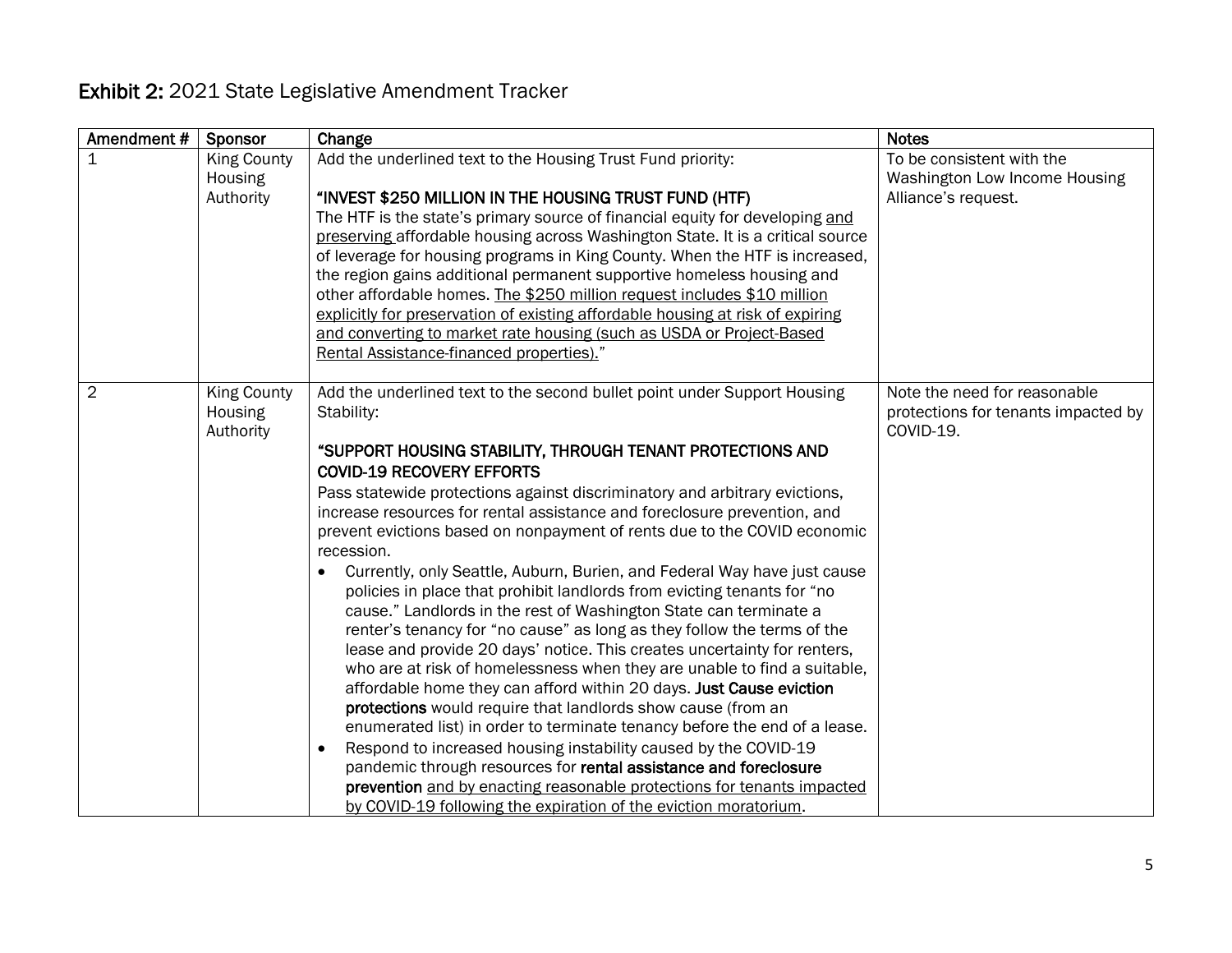| Amendment#     | Sponsor                                    | Change                                                                                                                                                                                                                                                                                                                                                                                                                                                                                                                                                                                                                                                                                                                                                                                                                                                                                                                   | <b>Notes</b>                                                                                                                                                                                                                                                                                                                                                                                                                                                |
|----------------|--------------------------------------------|--------------------------------------------------------------------------------------------------------------------------------------------------------------------------------------------------------------------------------------------------------------------------------------------------------------------------------------------------------------------------------------------------------------------------------------------------------------------------------------------------------------------------------------------------------------------------------------------------------------------------------------------------------------------------------------------------------------------------------------------------------------------------------------------------------------------------------------------------------------------------------------------------------------------------|-------------------------------------------------------------------------------------------------------------------------------------------------------------------------------------------------------------------------------------------------------------------------------------------------------------------------------------------------------------------------------------------------------------------------------------------------------------|
|                |                                            | Increase funding for foreclosure counselors and extend the Foreclosure<br>Fairness Act to small landlords.<br>Manufactured housing communities provide a unique type of affordable<br>$\bullet$<br>housing that is challenging to replace when lost. Support efforts to<br>preserve manufactured housing communities. When preservation is not<br>feasible, support manufactured homeowners and tenants through<br>updated manufactured home (mobile home) relocation reimbursements<br>and notice requirements. Make it easier for manufactured home park<br>tenants to maintain housing stability by increasing both the amount of<br>relocation assistance and tenant notice protections, particularly for park<br>closures, to better reflect market realities.<br>Pass the Housing Justice Act to ban discrimination against renters based<br>$\bullet$<br>on a prior criminal record (SB 6490/HB 2878 from 2020)." |                                                                                                                                                                                                                                                                                                                                                                                                                                                             |
| 3              | <b>King County</b><br>Housing<br>Authority | Add a new priority about housing benefit districts:<br>"Establish authority to create housing benefit districts.<br>Provide authority to counties and cities to establish a housing benefit district<br>and associated taxation authority for affordable low-income and middle-<br>income housing projects near transit. This provides an opportunity for<br>equitable station area planning, land acquisition for future development of<br>affordable housing, and infrastructure development."                                                                                                                                                                                                                                                                                                                                                                                                                         | Introduced as HB 1128. Has<br>relevancy for King County and the<br>Greater Puget Sound region. The<br>bill allows for counties and/or<br>multiple cities to form benefit<br>districts to raise funds for station<br>area planning, land acquisition for<br>future development of affordable<br>housing, and infrastructure<br>development. There is an explicit<br>focus on equitable development of<br>these station areas and minimizing<br>displacement. |
| $\overline{4}$ | Futurewise                                 | Add a new priority about supporting emergency shelters and housing<br>through local planning and development regulations:<br>"Update the Washington Growth Management Act to better meet housing<br>need<br>Update the Washington Growth Management Act (GMA) to advance<br>affordable housing solutions in jurisdictions throughout Washington State<br>through the comprehensive planning process. Updates specifically related to<br>affordable housing include changes that would require jurisdictions planning<br>under the GMA to:                                                                                                                                                                                                                                                                                                                                                                                | Introduced as HB 1220. Relates to<br>these AHC work plan items:<br>increase housing choice and<br>diversity, identify next steps to<br>advance the AHC shared revenue<br>principles; and center equity within<br>the AHC's work. Addresses<br>displacement, an issue prioritized<br>for action in the Regional<br>Affordable Housing Task Force                                                                                                             |